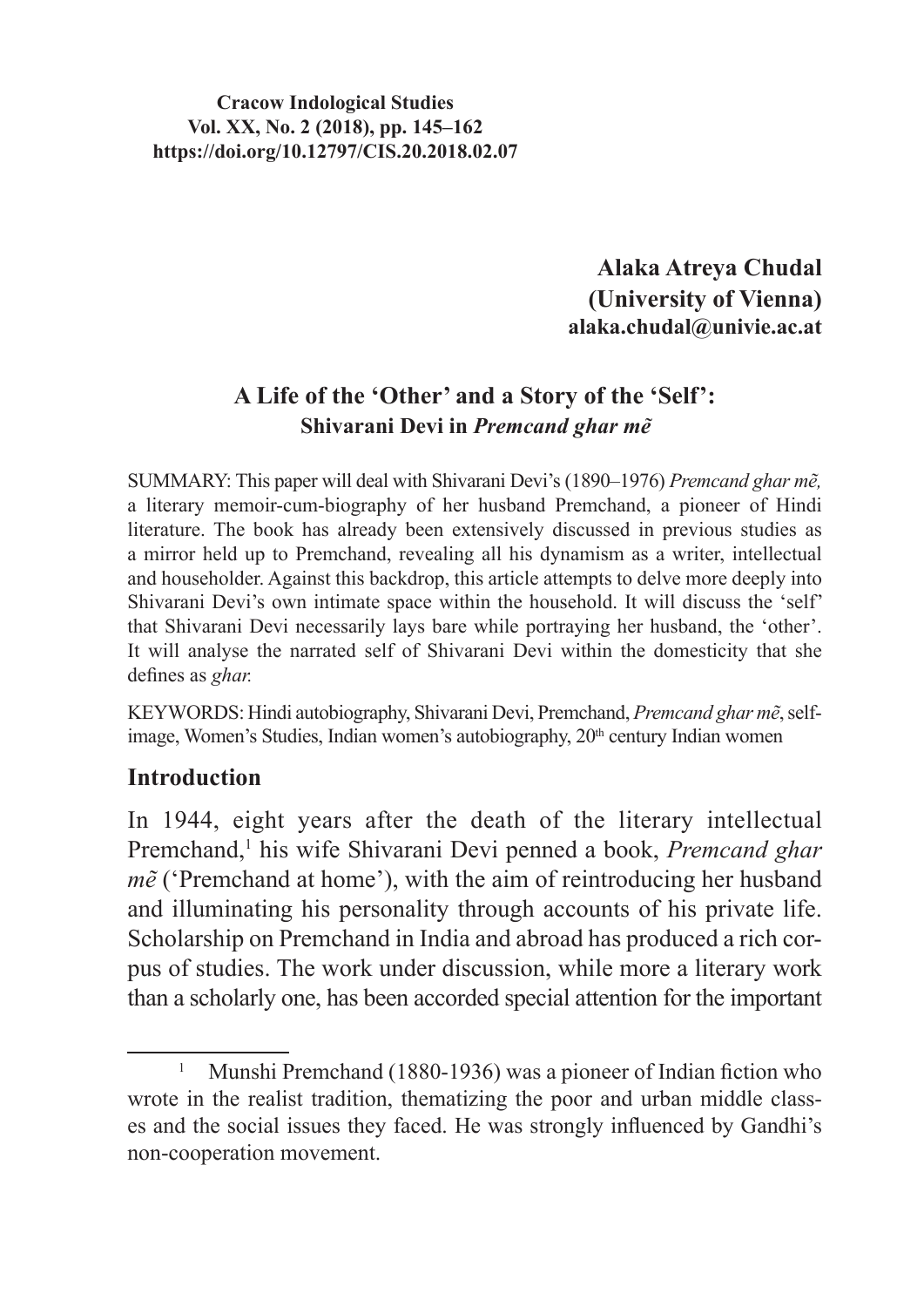role it has played in cementing the picture of Premchand as an understanding and respectful husband within the domestic sphere shared with his wife, and in describing the circumstances in which he wrote. But much less attention has been paid to it as a literary witness to the writer herself.

Among the very few works on Shivarani Devi, Jyoti Atwal's article credits her contributions to the literary, social and political milieu of India in the first half of the twentieth century. She recognizes the strong sense of autobiography in *Premcand ghar mẽ* (Atwal 2007: 1631): "[It] settles and unsettles the feminine self within the domesticity, tradition, and reformism of the time….". Atwal focuses on Shivarani Devi's participation in and opinions on current politics, including the nationalist struggle and reformism. Alongside Atwal's, my article examines the memoir as an autobiography in a wider sense. I consider how Shivarani Devi constructs her 'self'while writing about her husband, the 'other'. To what extent was she in fact consciously doing so? How doesshe define what it meansto be a woman? What social status did Indian society offer to women during her time? How is such status looked upon by Shivarani Devi herself? How does she present herself in her writing? What kind of space was she able to create for herself in her own domestic setting? How does she mark out a 'self' while telling about the 'other'; what kind of self-image can be inferred by readers? This article will try to answer such questions raised by *Premcand ghar mẽ*. Before getting down to the main analysis, however, I present an overview of the history of Hindi autobiography and situate *Premcand ghar mẽ* within it.

# **A historical survey of Hindi autobiography and** *Premcand ghar mẽ*

*Premcand ghar mẽ* is not Shivarani Devi's first first-person narrative. She was already the author of a personal narrative published in 1932, in an autobiographical issue of *Haṁs*. In the first half of the twentieth century, up until around  $1944$ ,<sup>1</sup> when Shivarani Devi's

<sup>1</sup> First published by Sarasvati Press, Banaras in 1944. The first edition is available online under: https://archive.org/details/in.ernet.dli.2015.538715 (last accessed: 20.08.2018).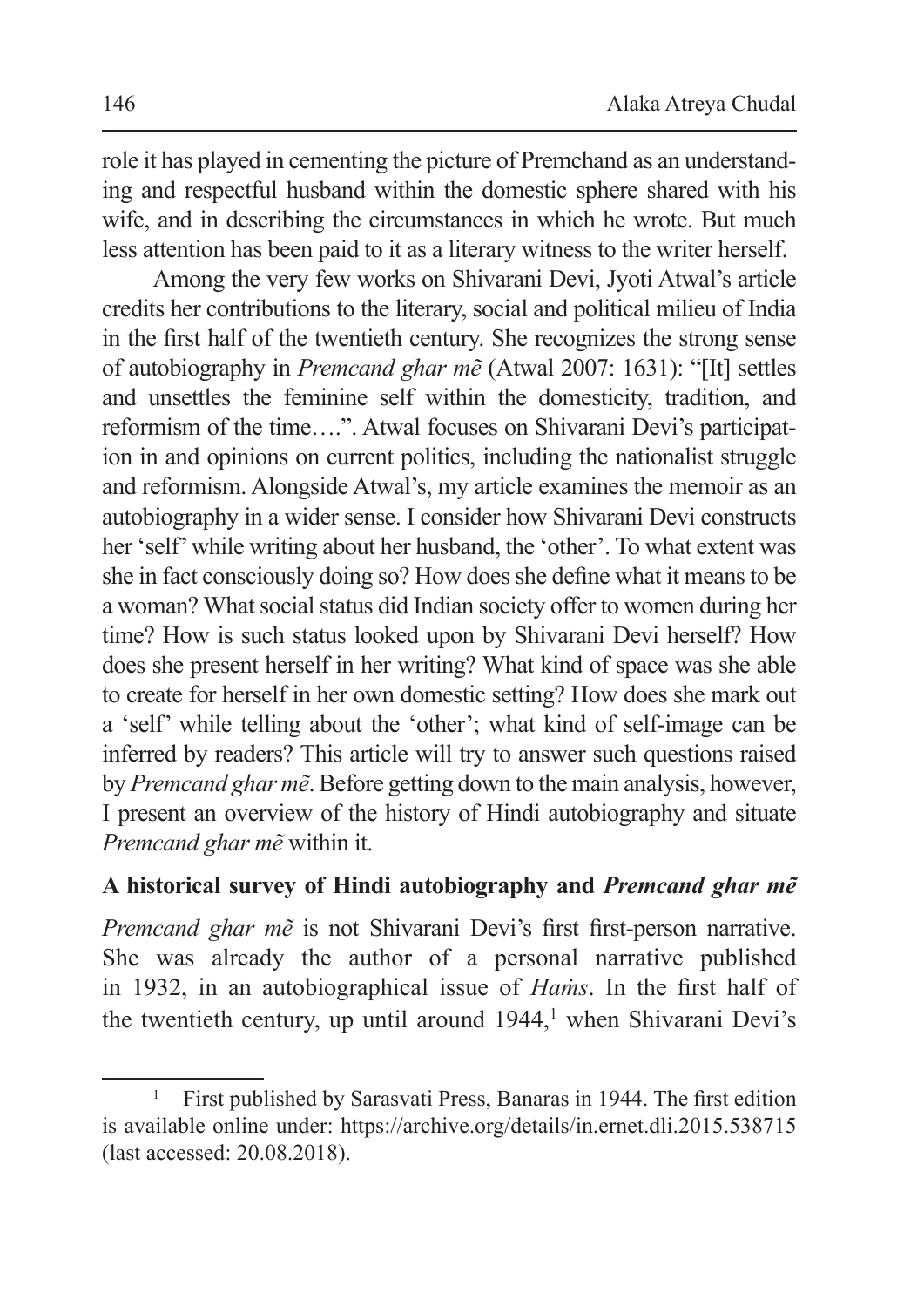*Premcand ghar mẽ* was published, the autobiographies of "common" people" were not widespread in South Asia, though autobiography itself was not something unknown. Women's autobiographies in particular are a fairly recent phenomenon in Hindi literature, a sudden rise in their number occurring only in the late 1990s and the first decade of the 2000s. Despite this growth, men still outnumber women within the genre (Browarczyk 2013: 289). Therefore, among the few personal narratives composed by South Asian women, particularly the ones with links to Hindi literature, this narration is an important one.

The January−February 1932 issue of *Haṁs*, <sup>2</sup> devoted to autobiography, was an important milestone in the history of such works in Hindi. The editor of the journal, Shivarani Devi's husband Premchand, had requested both established and young writers to contribute to it. Until that time life histories or autobiographies tended to have great or at least famous persons—be they kings, saints, scholars, or warriors—as their subjects. Autobiography was regarded as a kind of moral tale, from which people could learn valuable lessons to apply to their own lives, but Premchand reformed all that by inviting common people within the fold of subjects. The issue of *Haṁs* marked a turning point in how biography and autobiography were viewed among the Indian reading public. For Premchand, all humans, even the sweeper who worked in his house, acquire insights during their lives which can enlighten others (Chudal 2016).

Shivarani Devi and Premchand each published a first-person narrative in the autobiographical issue of *Haṁs*. Premchand summarises large portions of his life, but Shivarani Devi focuses on a few days she spent in an Indian prison. She includes, if not verbatim, this account in her later *Premcand ghar mẽ*. We can say with confidence that Shivarani Devi's contribution to *Haṁs* was her first piece of writing about herself. Later she published many short stories in Hindi before returning to and completing the autobiographical writing she had started in 1932. Her memoir of 1932 leaves readers with the impression

<sup>&</sup>lt;sup>2</sup> A literary-political magazine launched by Premchand in 1930, it still comes out as a monthly Hindi literary magazine restarted by Rājendra Yādav.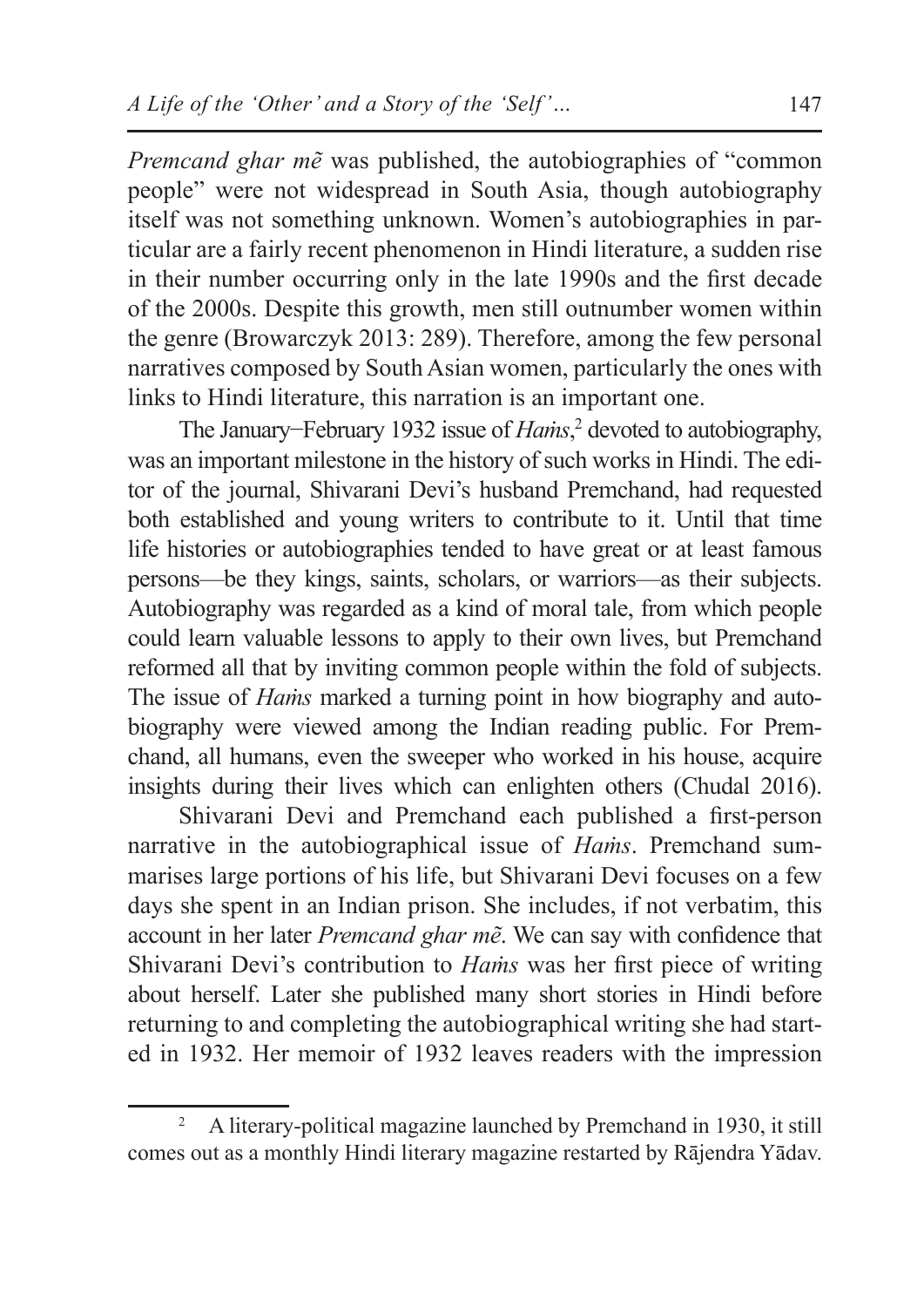of a courageous woman fighting for her country's independence. When I compare her narration in 1932 and her later book, the confidence of the narrating I—the power of her voice—has not changed.

The eventual success of the autobiographical issue by Premchand helped to open up the door to autobiography for everyone who could write in Hindi. The autobiographical issue of *Haṁs* featured 52 items, either short autobiographical sketches or poems. They included contributions by four women writers: Shivrani Devi, Yashoda Devi, Dinesh Nandini, and Rameshvari Devi. The first two wrote sketches; the third and fourth, poems. Yashoda Devi, for instance, writes about her experience of child marriage and emphasises the importance of educating girls about married life before they leave home.

### *Premcand ghar mẽ*

I am interested in *Premcand ghar mẽ* not only because it tells us things about Premchand's life that are not told elsewhere or because it is written by a woman, but also because it testifies to one woman's growing literary awareness. As I read it, I looked to see how Shivarani Devi portrays her presence in Premchand's life, how her own sense of self grows, and how she acts to strengthen that sense. An Indian woman's desire to create a self-identity acknowledged beyond the walls of her house, and the actions undertaken in that regard, were not things that met with ready acceptance during that time and place.

Here I may briefly compare Shivarani Devi's biographical work with one written by the wife of another contemporary Hindi writer, Rahul Sankrityayan. The latter's autobiography, *Merī jīvan yātrā*, which is much longer than *Premcand ghar mẽ*, was started by Sankrityayan but completed by his wife, Kamala Sankrityayan (Chudal 2016: 49). Still, certain similarities are shared by the two works. Both are aimed at cementing, or even increasing, the public stature of their subjects. For all that she herself is a crucial presence in her work, Shivrani Devi clearly states that her aim in writing is to tell not about herself but about the renowned Premchand. By doing this she will be fulfilling her duty as a wife and at the same time be comforted: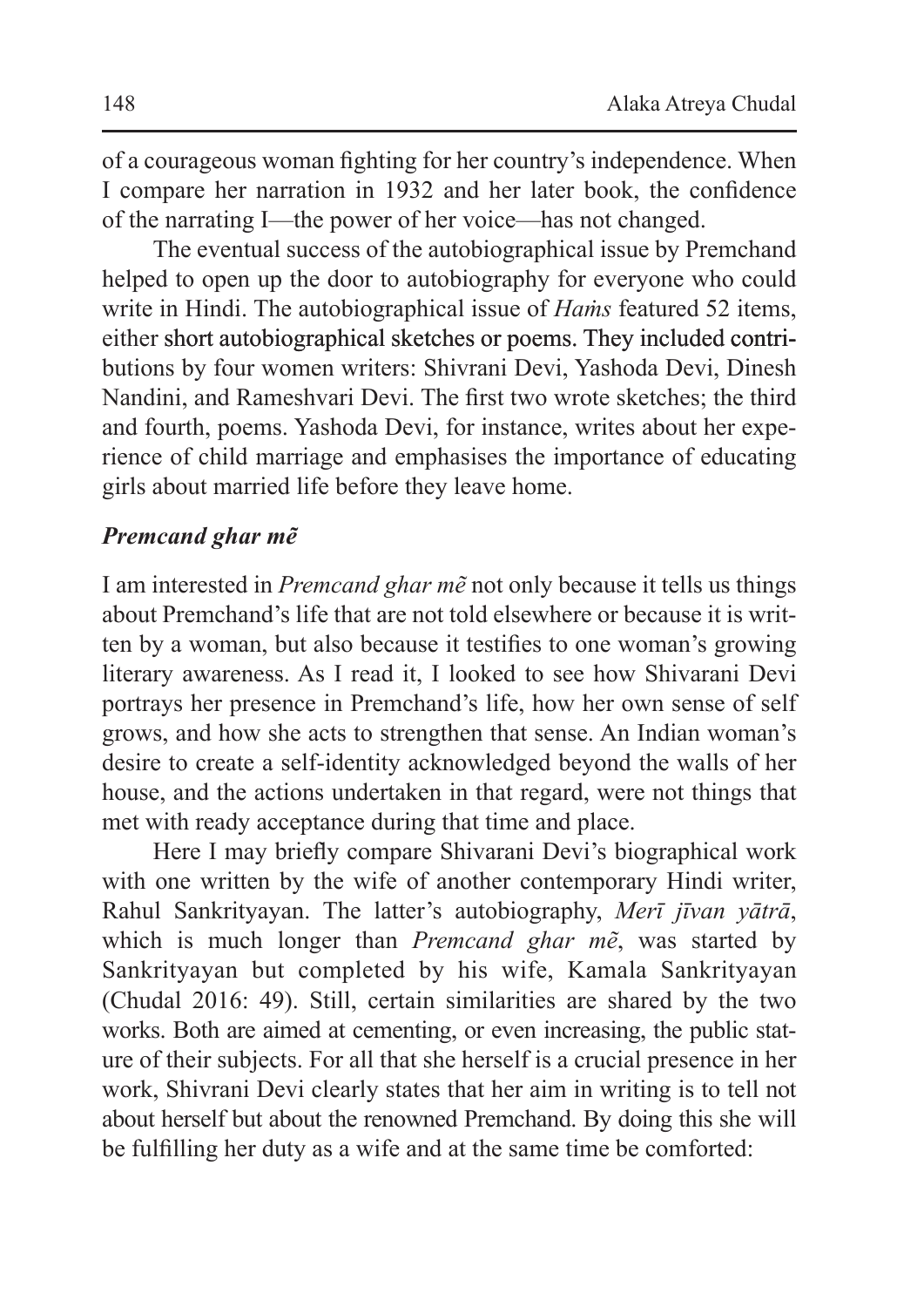My being able to present this book to readers gives me the same satisfaction one gets by fulfilling one's duty. Unlike most biographies, the objective in writing this book has not been to spread the fame of *[its subject.]* that great soul. You will find domestic memories in this book, but these memories have a literary value, because through them one becomes acquainted with the personality of that great literary figure. This book aims to convey how great and magnanimous that person was also in human terms. (Premcand 2012: 13)<sup>3</sup>

She goes on to say that she was intent on setting pen to paper honestly and truthfully; that she neither had time to embellish things nor the audacity to do so. Her ultimate goal in writing about her husband's life was a search for peace. She felt sad when recalling the past, and turned to writing down her recollections in order to come to terms with it (Premcand 2012: 42).

Kamala Sankrtiyayan writes in a very similar vein:

By writing this book I have tried to complete the life story of [its subject], that great man—a responsibility he had entrusted to me. (Sankrityayan 1998: 289–290)<sup>4</sup>

Both narrators, Kamala Sankrityayan and Shivarani Devi, define their action of writing as a duty *(dāyitya or kartayya)* towards their husbands, whom they call respectively a *mahāpuruṣ* (great man) and *mahān ātmā*  (great soul). This clarification of the two women writers takes us back to the same 1932 turning point in the history of Hindi autobiography when Premchand attempted to reform it by taking it to the common people and even women through the *Haṁs* autobiographical issue.

<sup>3</sup> *pāṭhkõ ke sāmne is pustak ko rakhte hue mujhe vahī sukh anubhav ̃ ho rahā hai jo kisī vyakti ko apnā kartavya pūrā karne se hotā hai. is pustak ko likhne kā uddeśya us mahān ātmā kī kīrti phailānā nahī͂ hai, jaisā ki adhikā̃ś jīvaniyõ kā hotā hai. is pustak mẽ āpko gharelū saṁsmaraṇ milẽge par in saṁsmaraṇõ kā sāhityik mūlya bhī is dr̥ṣṭi se hai ki inse us mahān sāhityik ke vyaktitv kā paricay miltā hai. mānavtā kī dr̥ṣṭi se bhī vah vyakti kitnā mahān, kitnā viśāl thā, yahī batānā is pustak kā uddeśya hai.* All translations from Hindi into English in this article are by the author.

<sup>4</sup> *yah granth likhkar maĩne un mahāpuruṣ kī apūrṇ jīvan-kathā ko pūrā karne kā prayās kiyā hai, jiskā dāyitva ve mujhe saũp gaye the.*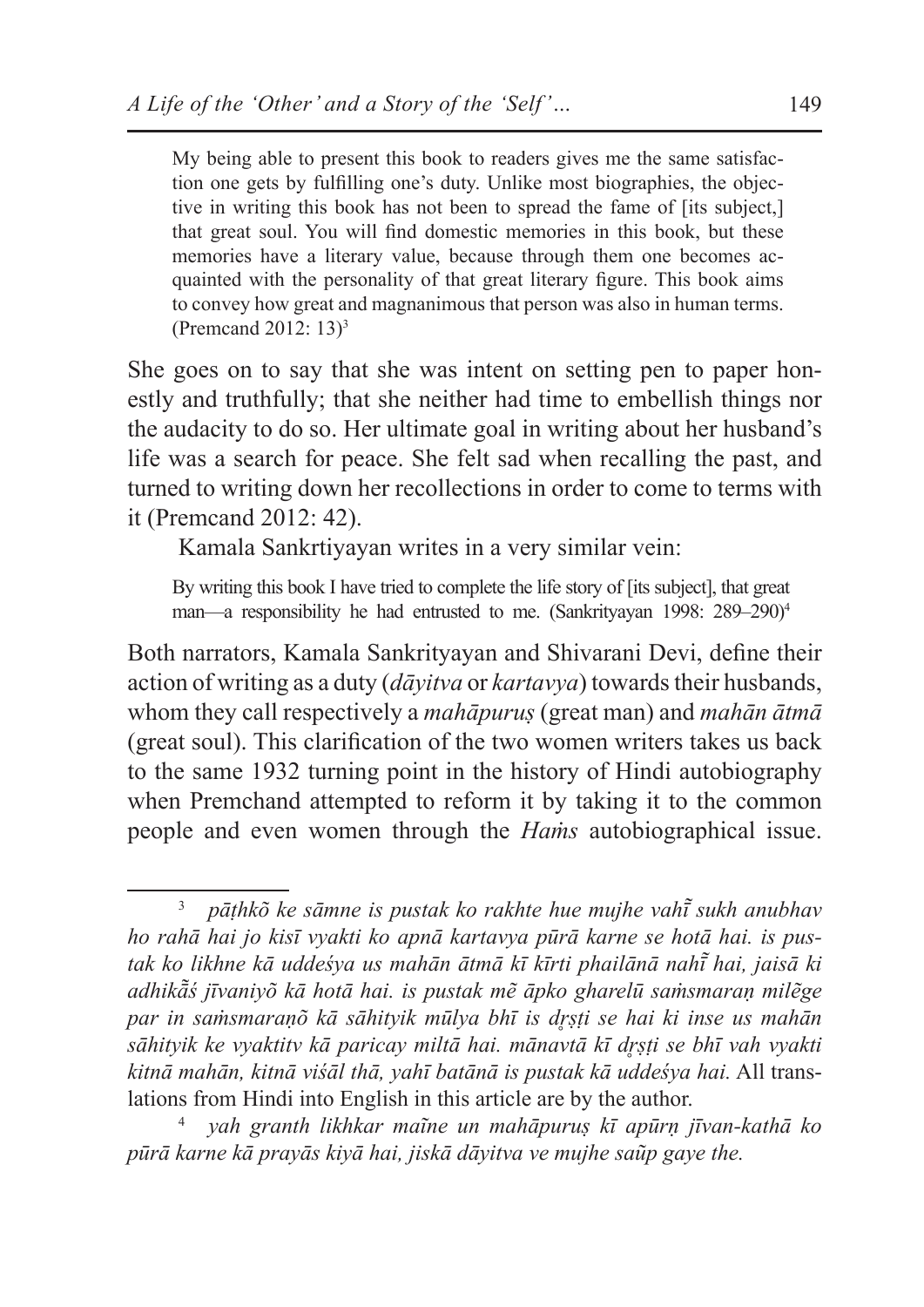Why did Shivarani Devi write *Premcand ghar mẽ?* Why not her own story? This is a crucial question to ask before getting into the biography of her husband. It could be that she was not confident that her own life story would interest readers or the publisher. This supposition is supported in the foreword, where the strong confidence of the main text is not felt to the same extent.

She starts at Premchand's birth: "*āpkā janm*…" ("He<sup>5</sup> was born…"), thus addressing him directly with what is normally the second person high respect pronoun *āp* but which can also be used exceptionally with a similar meaning for the third person. Later on, starting at the end of the first paragraph, she refers to him briefly with a more common (if still honorific) third person pronoun (a shift that will recur from time to time throughout), before turning over the narration to him to recite a story in the first person. Premchand's narrating I continues in this manner for seven chapters. From the eighth chapter, titled "Śivrānī", the narrating I shifts back to Shivarani Devi and remains with her until the end, with Premchand being presented henceforth, as at the beginning, through third person pronouns. The work has altogether 88 very short independent chapters. A chronological sequence of incidents is roughly maintained, but sometimes segments are repeated.

Thus, for the most part, Shivarani Devi views Premchand through her own eyes in the first person. It is the narration of a wife remembering the portion of her life spent with her husband. And all the while the narrating I in the book, for all its concentrating on exposing the character of Premchand, is revealing much about itself as well. She presents Premchand as a loving and caring husband genuinely interested in his wife's welfare and as an unfailingly attentive listener to what she has

<sup>&</sup>lt;sup>5</sup> This is the reading of the 1944 edition. In the 2005 and 2012 editions (the only modern ones I have seen), the first *āp* has been replaced with "Premchand." The earlier form, I assume, was due to the tradition of a wife not uttering her husband's name. It may have been the editors who made this change after her death (on 5 December 1976). It seems in any case to be the only such one in the whole text.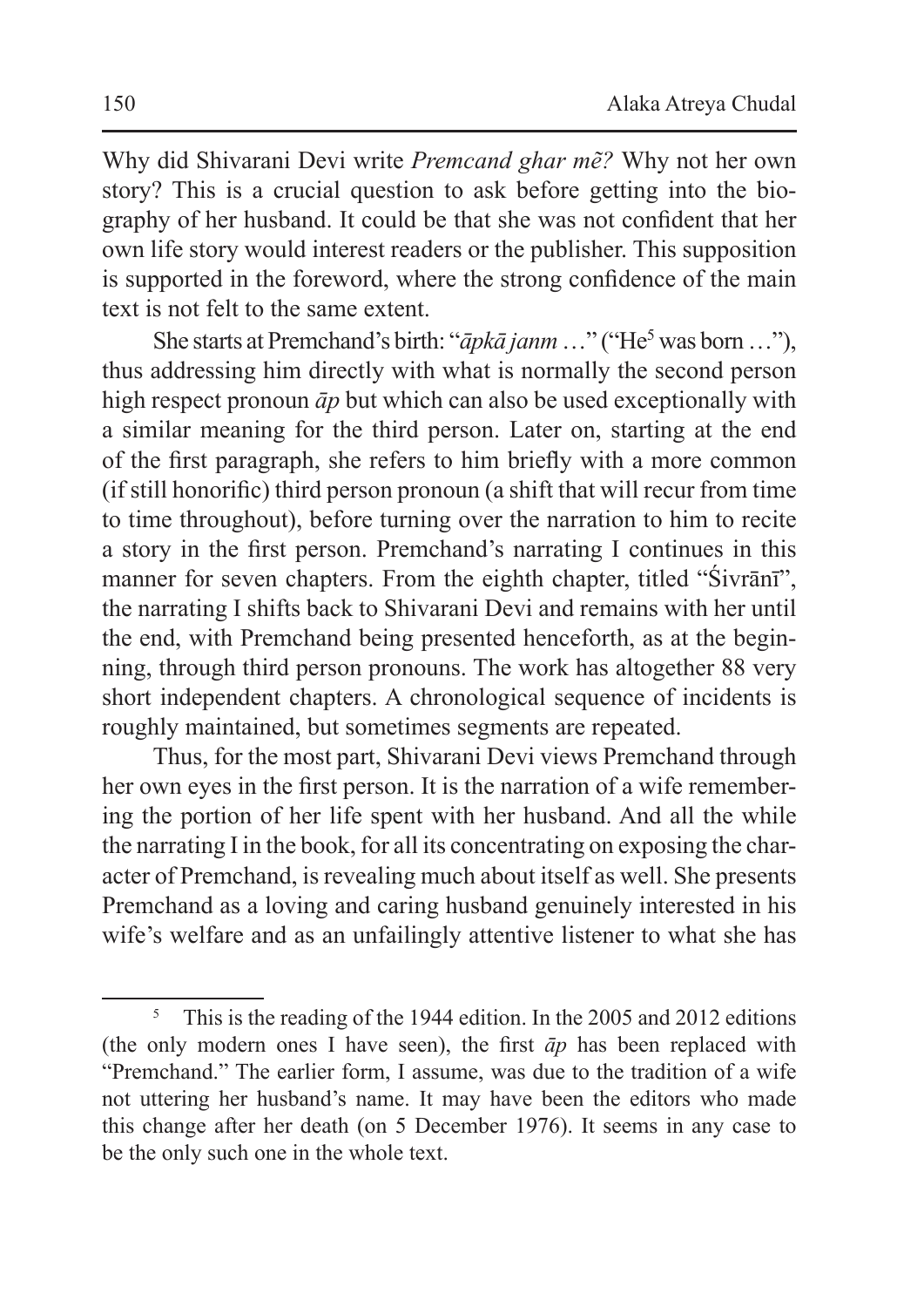to say. Such considerateness extends to wider circles. He is in short a good husband, a good father, a good grandfather, and a good citizen, not to mention a good writer. But, as intimated in the title, the narrative of Premchand's life is largely limited to the narrower household. To be sure, the author writes what she knows about the challenges her husband faced in the outside world and how he went about solving them, but this is all seen from the perspective of how such experiences were talked over and digested at home with one another, with her in the role of confidante. Therefore, she is a presence, whether a more active or passive one, in every recounted incident after 1905 in her subject's life. Indeed, Shivarani Devi comes to share the protagonist's role in Premchand's life story. There are, in other words, two main characters in the biography: a first person *maĩ* (I, Shivarani Devi) and a second-cum-third person *āp* (he–you, Premchand). The account of their intertwined life starts with their marriage and ends with Premchand's death, leaving the narrating I alone in the world. The strong opinions, feelings, and emotions that are spiritedly and cogently expressed in the husband-wife discussions on various social, literary, and family matters stand as preludes leading convincingly towards the sense of loss at the end.

The phrase *ghar mẽ* in the title of Shivarani Devi's book marks out the book's setting as within the domestic arena, which would be normal for a woman of her time. But still, within those narrow confines, she defines herself as the ruler of that space, which forms a background against which her strong "self" is able to assert itself and lead a dignified life. She presents herself honestly as uncomfortable under anyone's control—as a forceful and self-willed woman. She specifies the point where she gains the upper hand:

He said to me "Trust me, I have surrendered myself to you." From then on I indeed started ruling over him. (Premcand 2012: 33)<sup>6</sup>

What does she mean by "ruling" here? How does she characterize her rule? What kind of power did she want to exert, and how did she

<sup>6</sup> *mujhse bole—"sac māno, maĩne apne ko tumhẽ saũp diyā hai."/ tab se maĩ vākaī unpar śāsan karne lagī.*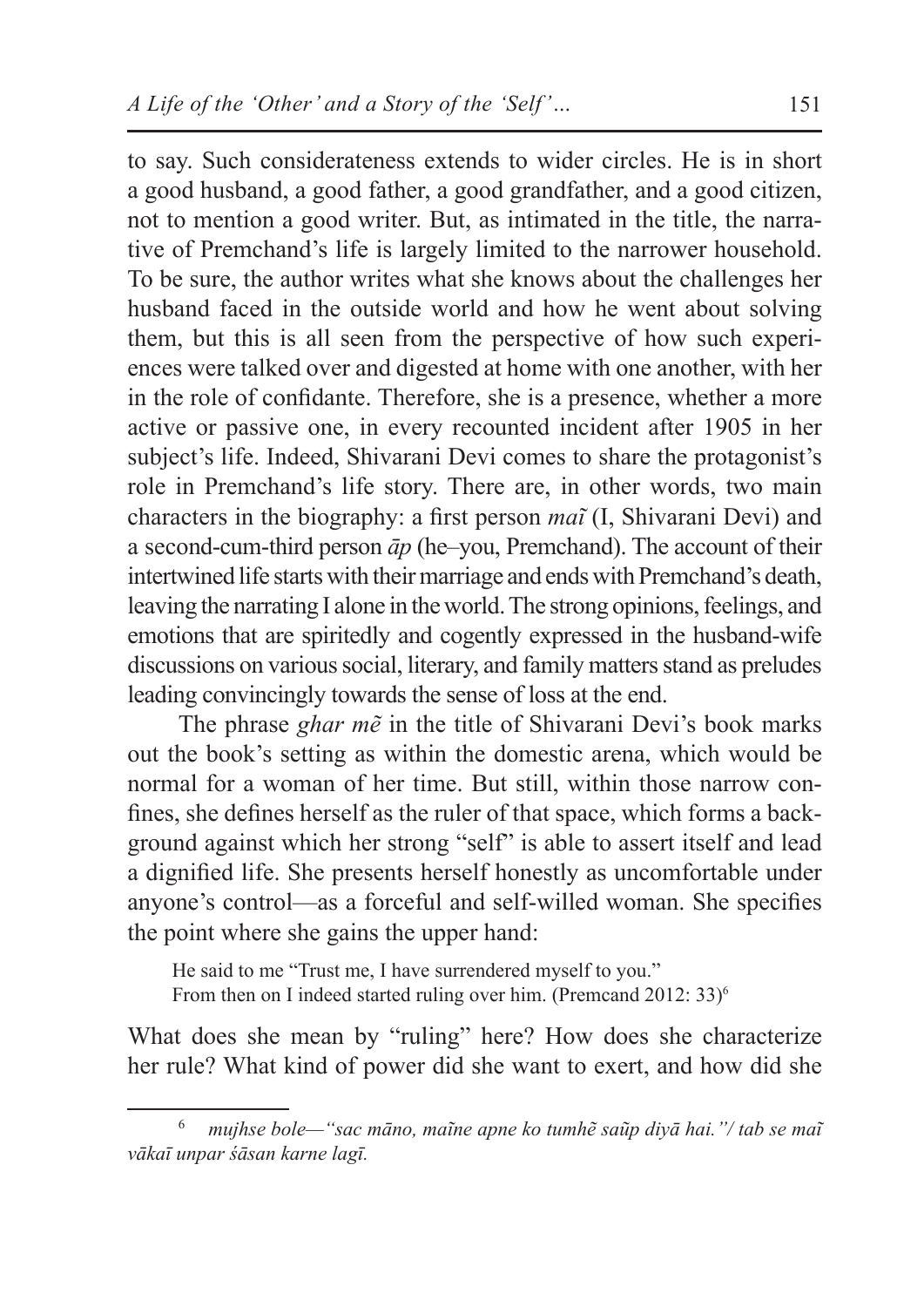measure her success? Ruling can mean simply having gained entry into someone's heart and consequently a lover's measure of control over the other's actions. It was in this sense, as subsequent events show, that Shivarani Devi could claim rulership in her domain. It was a domain, importantly, that was not only limited to conventional domesticity; her *ghar* was the place where Premchand decided on everything he did outside its walls. Therein she played the trusted advisor to him:

He highly respected my opinion. He did nothing in his life without my counsel*.* (Ibid. 2012: 61)<sup>7</sup>

Given her high self-confidence, she was soon venturing beyond the household, there asserting herself as a writer, and even more so as a political activist.

# **The Self and Self-image of Shivarani Devi**

In *Premcand ghar mẽ*, Shivarani Devi devotes the chapter titled "Śivrānī" to introducing herself in the first person. She starts her account at her first marriage at the age of 11, three or four months after which she became a widow. Her father Munshi Devi Prasad was not happy with the turn of events, and after consulting a few pundits he wrote a tract called *Kāyasth bāl vidhvā uddhārak pustikā* ('A booklet on the welfare of Kayastha child widows') and published an announcement seeking interested new suitors (Atwal 2007: 1632). Premchand, unsatisfied with his first marriage, came across it and responded. Munshi Devi Prasad invited him to talk matters over, found that he liked him, and together they fixed the wedding date.

Neither did Shivarani Devi's father ask his daughter if she wanted to remarry, nor did Premchand ask permission from his stepmother or his first wife to enter into a second bond. Following marriage at the age of fourteen, Shivarani Devi at first felt uncomfortable in her new surroundings. She had lost her mother and was worried about her youngest brother, aged five. Therefore she spent most of her time at

<sup>7</sup> *merī bātõ ko ve bahut mahattva dete the. apne jīvan mẽ koī bhī kām unhõne merī salāh ke binā nahī kiyā. ̃*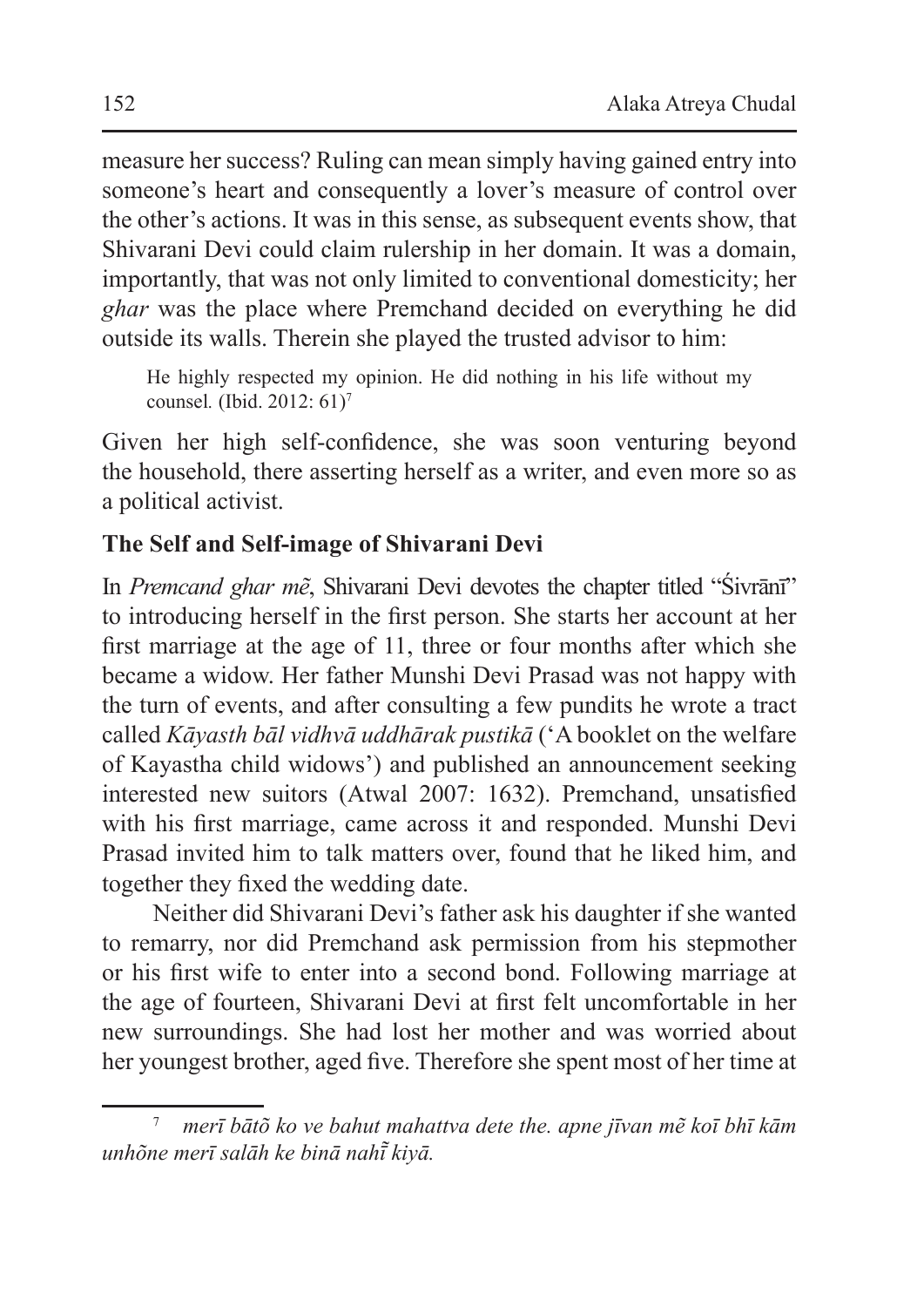her parental house looking after him. She writes that the argumentative nature of Premchand's stepmother and the fact that Premchand was submissive to her did not create a helpful environment. Things got so bad that after eight years of marriage, when she was twenty-two, Premchand stopped letting her go to her natal home even at the invitation of her father, and a long quarrel ensued. For a while Shivarani Devi ignored her husband's wishes, and they continually argued. Premchand twice slapped her in the face. Shivarani Devi took this physical violence seriously and discussed further and indirectly asked for an explanation in later conversation. Shivarani does not present herself as a weak woman. She (Premchand 2012: 32) rather says "*maĩ uddaṇḍ thī*" (I was rebellious). Finally, he underwent a change of heart and expressed a strong desire that she would create a space for herself and take a leading role in family affairs. She agreed to do so. This was a major turning point in both their lives. For her it meant having gained the respect she felt she deserved, and thus her own self-respect.

Shivarani Devi went on to participate in the political struggle and at one point was imprisoned. Having achieved respect for herself at home, she ceased to be merely a housemaker and set out in search of a selfidentity of her own beyond the hearth, something she felt she had to do without the help of her husband. In none of her activities as a writer and as a political orsocial activist did she inform her husband what she was up to.

### **The writer**

By 1913—fairly early on, that is—Shivarani Devi began to feel drawn to writing as a result of continually seeing her husband engaged in such activity, but at first she was unsure of herself and repeatedly tore up whatever she wrote. She often suggested interesting plots to her husband, who wrote some of them up into narratives. After much practice in secret she completed a story of her own she was satisfied enough with to send to a women's periodical, *Cā̃d*. 8 The story was called *Sāhas* 

<sup>&</sup>lt;sup>8</sup> Its first issue was published in 1922 by Ramrakh Singh Sahgal and his wife Vidyavati Devi. The magazine survived into the 1940s.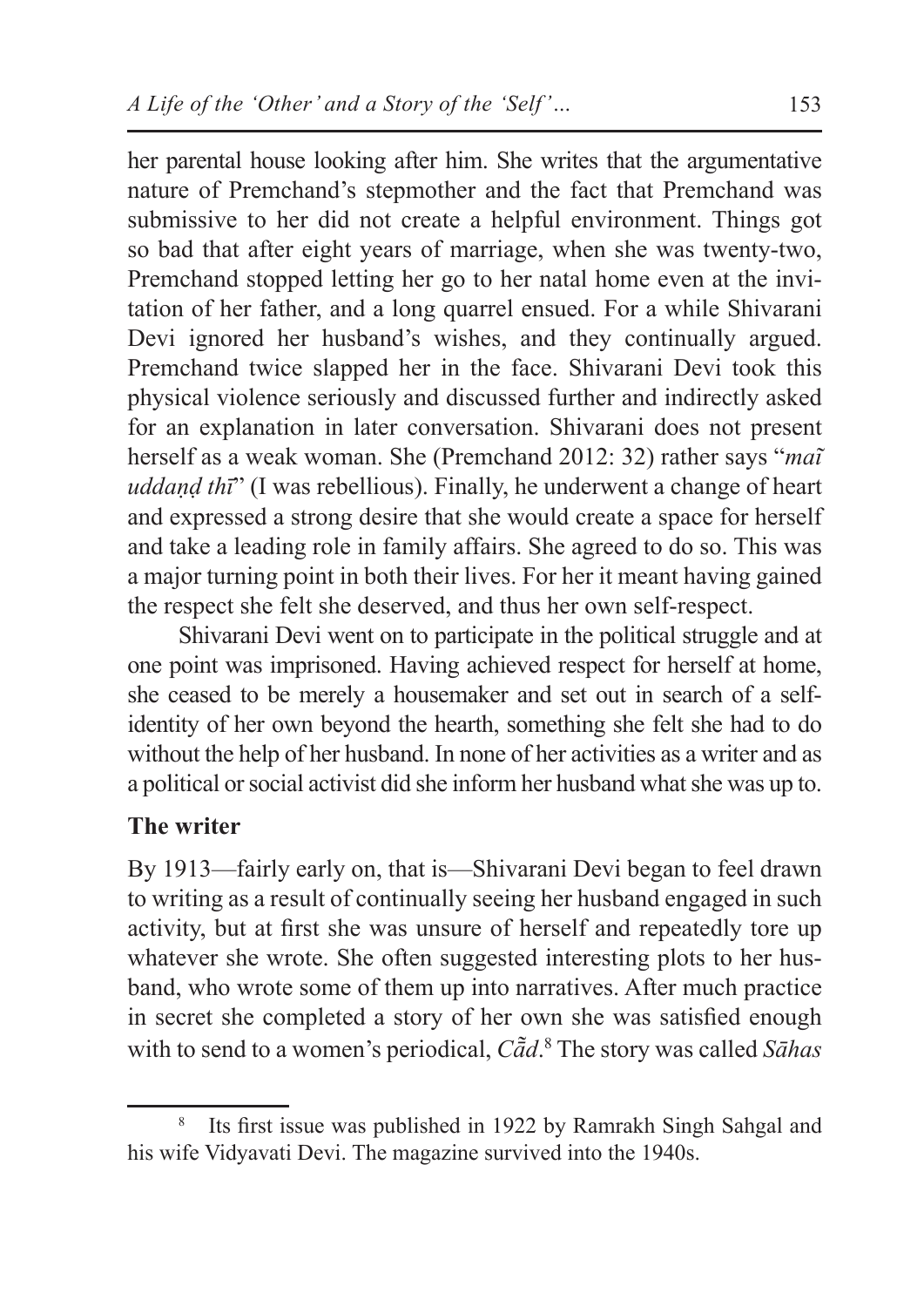('Courage'), a literary attack on the role of men in society. Premchand teased her when he discovered it, saying, "Now you, too, have become a story writer. I saw this in the office. My colleagues laughed after reading it. Many suspected me [of having written it myself]" (ibid.: 41). After this incident she started showing him what she wrote. This is how she became a self-taught writer who went on to produce many stories that thematize nationalism and the inequality practised within Indian society. Besides her autobiographical writing published in *Haṁs* and *Premcand ghar mẽ*, two collections of her stories came out under the titles *Nārī hr̥day* ('A woman's heart', 1932) and *Kaumudī* ('Moonlight', 1937). Aware of potential criticism, she consciously avoided trying to appear to be influenced by her husband's writing (ibid.).<sup>9</sup>

There is an incident in her life that shows particularly forcefully her strong desire for an identity of her own. Once Premchand brought home a book written byAnnie Besant. Shivarani Devi wanted to read it, but Premchand put her off, saying that it was beyond her reach. For six months every day she read the book on the sly as if it were the *Rāmāyaṇa*, and learnt each word by heart. Afterwards she put the book in her husband's hands and requested him to test her on it (ibid.).

Shivarani Devi writes that her interest in literature and writing started when the couple were living in Mahoba, where Premchand had been posted as a Sub-Inspector<sup>10</sup> of schools. There he read his stories to her and translated news that appeared in English-language papers. He wrote in the morning and went to the site during the day. She used her free afternoon time for reading and teaching herself the elements of story writing (ibid.: 40–41). The trial stories she wrote and destroyed finally bore fruit in 1924 with the publication of the story *Sāhas* in *Cāṁd* mentioned above.

<sup>9</sup> [...] *yah xayāl mujhe zarūr rahtā ki kahī merī kahānī unke anukaraṇ par ̃ na jā rahī ho. kyo͂ ki maĩ lokāpavād se ḍartī thī.* ("The thought certainly stayed with me that my stories should not imitate his. For I was afraid of belittlement.").

<sup>&</sup>lt;sup>10</sup> The Sub-Inspector of schools remains in charge of inspecting the schools in his circle. In other words he is the academic supervisor.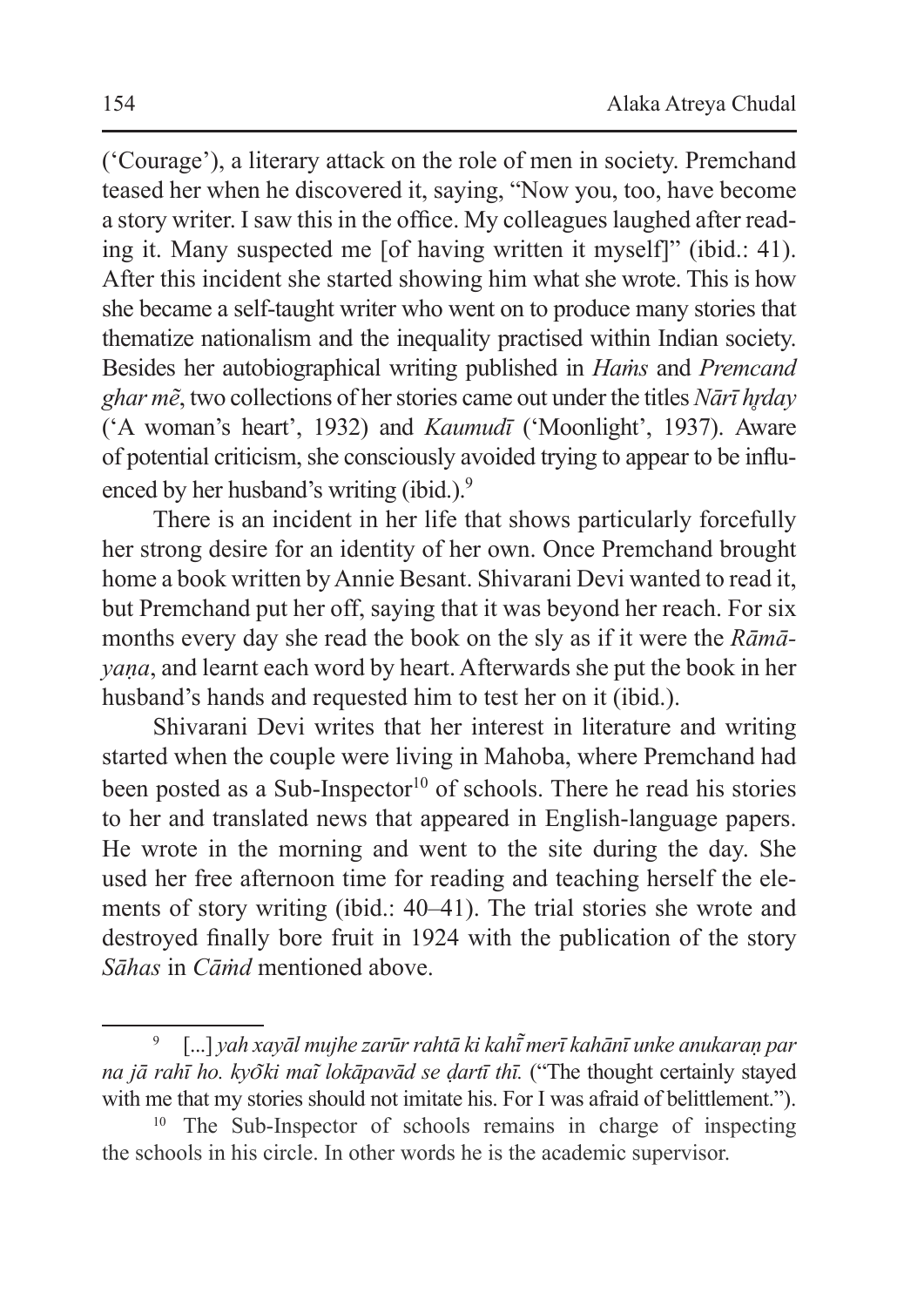She recalls that Premchand was happy to see his stories being translated into other languages, but that both got upset when there was a call for a new story from either of them. At such times they both spent sleepless nights in search of a plot. At the outset, though, Premchand expressed open criticism about her following in his footsteps, to which she responded that it was beyond her control:

He said: 'Why have you made a load of trouble for yourself? You were living comfortably, but now you've created an unnecessary headache.' I said: '[And] you haven't made a load of trouble [for yourself]?! I only write sometimes, [but] you have made it a profession.' He said: 'Why, then, have you begun to copy this [sort of thing]?' I said: 'It's my wish! I'm compelled to. What [else] should a person put their emotions into?'(Ibid.: 42)<sup>11</sup>

#### **The woman**

One thing Shivarani Devi realized in her conscious struggle for selfidentity and self-respect was that her quest presupposed fighting for all women's rights. It is a topic that she often discussed with her husband and writes about in her works. Recalling one such discussion she had with Premchand after a courageous speech she delivered on the problem of C-class prisoners<sup>12</sup> from the stage of a Congress party meeting in 1931 (at a time when the party was banned), she writes:

[...] 'you're doing your part through literature. You're not sitting idly by. What shall I do just sitting at home? When you're sitting at home you're doing other necessary things. You want to take all the glory?' 'When it comes time for glory to be handed out, I'll give it all to you.'

<sup>&</sup>lt;sup>11</sup> *ve kahte—'tumne kyā apne lie balā mol le lī? ārām se rahtī thī, ab fizūl kī ek jhan͂jhat kharīd lī.'/ maĩ kahtī—āpne nahī balā mol le lī! maĩ to ̃ kabhī-kabhī likhtī hū, āpne to ̃ apnā peśā banā rakhā hai.'/ āp bolte—'to uskī nakal tum kyõ karne lagī?'/ ̃ maĩ kahtī—'hamārī icchā! maĩ majbūr hū. ādmī apne bhāvõ ko kahā ̃ ̃ rakhe?'*

 $12$  Prisoners were classified into A, B, and C classes. A and B inmates were persons who by social status, education, or way of life were accustomed to a high standard of living. Poor, uneducated, or low-caste persons—those who could show no reason to be assigned to class A or B—were put into Class C.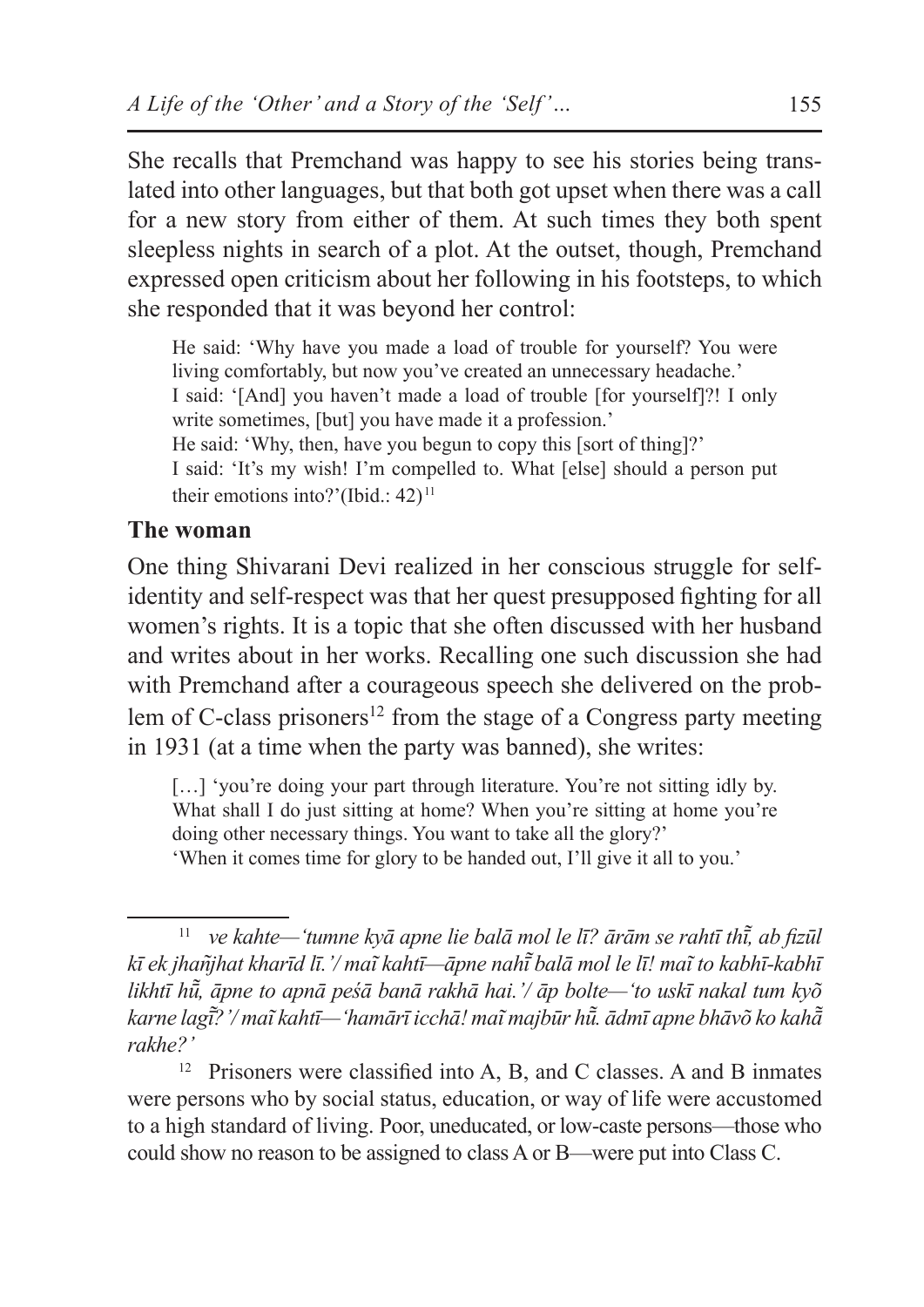I said, 'How generous of you! The hearts of women are such that they hide themselves away while working. Let us bear the children, let us bear the pain; the fame goes to you.'(Ibid.:  $159$ )<sup>13</sup>

Shivarani terms such exchanges battles of wit (*vinod*), and one can argue that for her they represented one means of forming a self-identity*.*

This dialogue clearly shows that Shivarani Devi wanted to break out from behind the walls of her house and create a space of her own in society, whether through social service or writing. One problem she addressed was prostitution, which occasioned the following remarks:

The Lord has given men the responsibility for women. They can do whatever they want. I do not understand at all why the Almighty gives birth to women? What kind of pleasure they get by coming into the world I do not understand. Perhaps they come into the world to be crushed under men's feet. And always they serve them. If I had the power, I would only take women out of the world. Where there is no bamboo, there is no flute playing. (Ibid.:  $160$ )<sup>14</sup>

#### Furthermore,

This kind of society needs to be destroyed. I have no idea if there is a God or not. If there is, how can he look upon all this injustice? Or maybe he, too, is nothing else but a man. (Ibid.:  $161$ )<sup>15</sup>

<sup>14</sup> *īśvar ne puruṣõ ko striyõ kī zimmedārī dī hai. ve cāhe jo kar sakte haĩ. merī samajh mẽ bilkul nahī ātā ki parmātmā striyõ ko kyõ janam detā hai. duniyā ̃ ͂ mẽ ākar ve kyā sukh uṭhātī haĩ, merī samajh mẽ nahī ātā. ̃ śāyad puruṣõ ke pairõ tale raũde jāne ke lie hī ve saṁsār mẽ ātī haĩ. aur hameśā unhī sabkī ve sevā bhī kartī haĩ. agar merā ̃ vaś hotā to maĩ strī mātra ko saṁsār se alag kar detī. na rahtā bā͂s na bajtī bāsurī. ̃*

<sup>15</sup> *aise samāj ko xatm kar denā cāhie. mālūm nahī͂ bhagvān hai ki nahī͂ ? hai to aise atyācār kaise dekhtā hai? aur phir vah bhī to śāyad puruṣ hī hai.*

<sup>13</sup> […] '*āp sāhitya ke zariye apnā kām kar hī rahe haī͂. xāmoś thoṛe hī baiṭhe haī͂. mai͂ ghar mẽ baiṭhī-baiṭhī kyā karū͂? āp ghar me͂ baiṭhkar aur zarūrī kām kar rahe hai͂. sab yaś āp hī le le*͂*ge?*'

<sup>&#</sup>x27;*jab kabhī yaś ba͂ṭne lagegā to sab tumhe͂ de dū͂gā.*'

*mai͂ bolī—'baṛe dānī āp rahe͂! aisā dil to striyo͂ ko milā hai ki kām karke chip jātī haī͂. bacce hamẽ ho͂, taklīf ham bhoge͂. nām āpkā ho.'*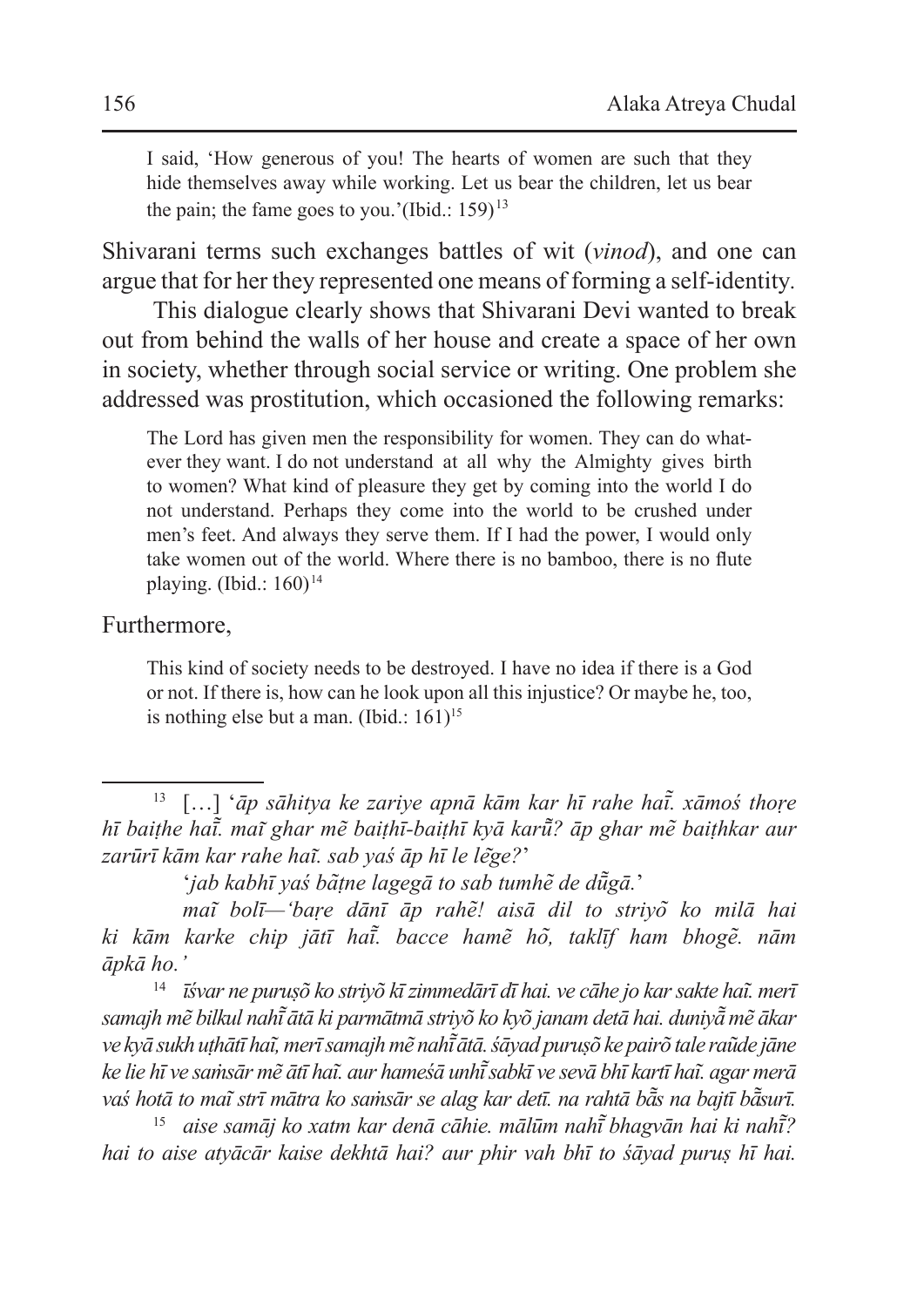Shivarani Devi mentions that she encouraged not only Premchand but others as well to write about social issues and problems. She remembers one article published under the title "*Ājkal hamārī deviyā̃ kidhar ja rahī haĩ?*" ('Whither are our women heading?')*.* She was very upset by it and wanted to write something in response, but when Premchand discouraged her, she requested someone else to do so instead. Later, when the reply was published as an article in *Mādhurī*, it was praised by many and was rewarded with a prize (ibid.: 164–165).

She describes herself as a pragmatist but very introverted (ibid.: 168). Her paeans to self-confidence were in part obviously for her own benefit—words to coax herself out of her shell; she was sure that for all the help one may have from the outside one must in the end help oneself (ibid.: 192). She supported the idea of women working outside the home and earning for themselves to gain self-respect and social standing (ibid.: 217–218). This notion of the working woman was indeed a most progressive one for the time. Shivarani was not ready to accept women as passive (*nirīh*) creatures—a trait that, she writes, has not to do with gender so much as with situations (ibid.: 223).

### **The freedom fighter**

The period of Shivarani Devi's youth was the age of nationalism in India, the peak time of the independence movement. Premchand participated in the movement through his pen. In 1920 he left his permanent government job as a Sub-Inspector following a decision made together with his wife, in response to Gandhi's call for non-cooperation. Shivarani herself plunged into the freedom movement by becoming a member of the Congress Party. Gradually she recruited 700 new members and was given a captaincy. The strong influence Gandhian philosophy had on her comes through in her firm recommendation to Premchand to leave his job. Though they faced financial problems and the decision would make their life difficult in other ways, she based her recommendation on the knowledge that her husband was suffering from no acute illness and could well risk devoting his life to the freedom struggle. She was, moreover, confident that if he died during it she would still be able to survive without a salary.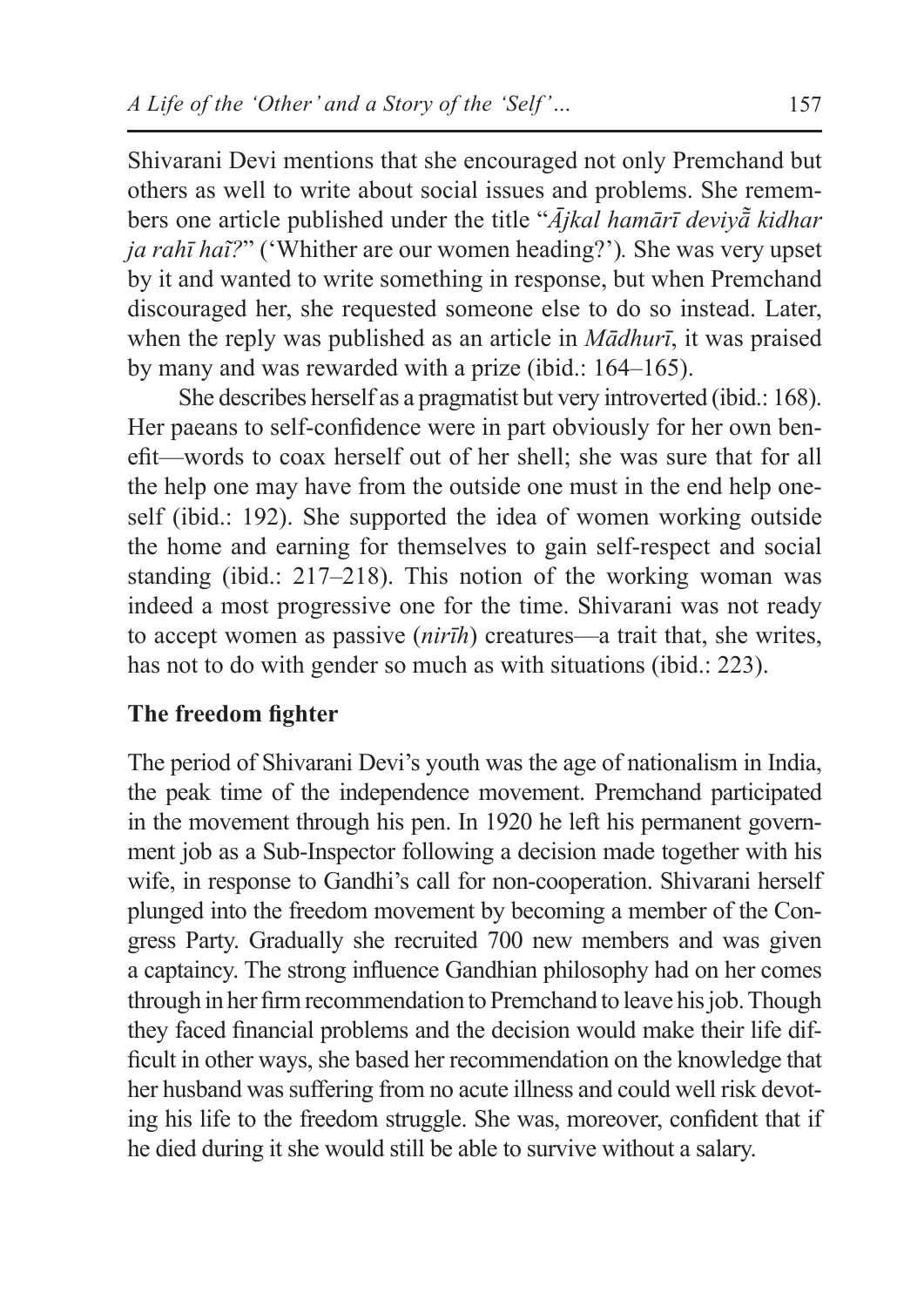Shivarani Devi actively participated in the civil disobedience campaign in Lucknow, which got underway in 1929. She did so without informing her husband and from the perch of her home. She strictly instructed journalists and colleagues that her name should not be made public, so that her husband would not find out. Moreover, she did not wish to be put in the spotlight alone, since there were many other women working with her. She was not in good health at the time, suffering from fever at night (ibid.: 142). After her husband had gone to the office and both her sons had been sent off to school, she plunged into political activity. She would set out with a team of women comrades on missions for the Indian National Congress, attending a minimum of two community meetings a day and giving speeches (ibid.: 147). As the chosen leader of the group, she thus helped to organize other women volunteers in the city. Being sent to jail for the cause was considered a mark of honour, and while Premchand was more than willing to face that prospect; his wife was intent on standing in for him. Swarup Rani Nehru, the mother of Jawaharlal Nehru, was in the forefront of the civil disobedience movement in the United Provinces, and in 1930 she visited Lucknow. Shivarani Devi went to listen to a speech she gave. By now most of the renowned leaders of the movement were in jail. It was a speech that motivated Shivarani Devi to devote herself all the harder to the movement. Indeed, she was arrested on 11 November 1931 and sentenced to two months imprisonment. Premchand writes to his nephew in this regard:

I saw her yesterday in prison and found her cheerful as ever. She has left us all behind and I now appear smaller in my own eyes. She has gone up a hundred-fold in my esteem. But until she comes and relieves me, I shall have to bear the burden of running the household.<sup>16</sup>

# **Conclusion**

In penning her memoir, Shivarani Devi aimed to cast light on her husband's private life, which necessarily implied casting light at

 $16$  Cited in: Menon  $2003 \cdot 90$ .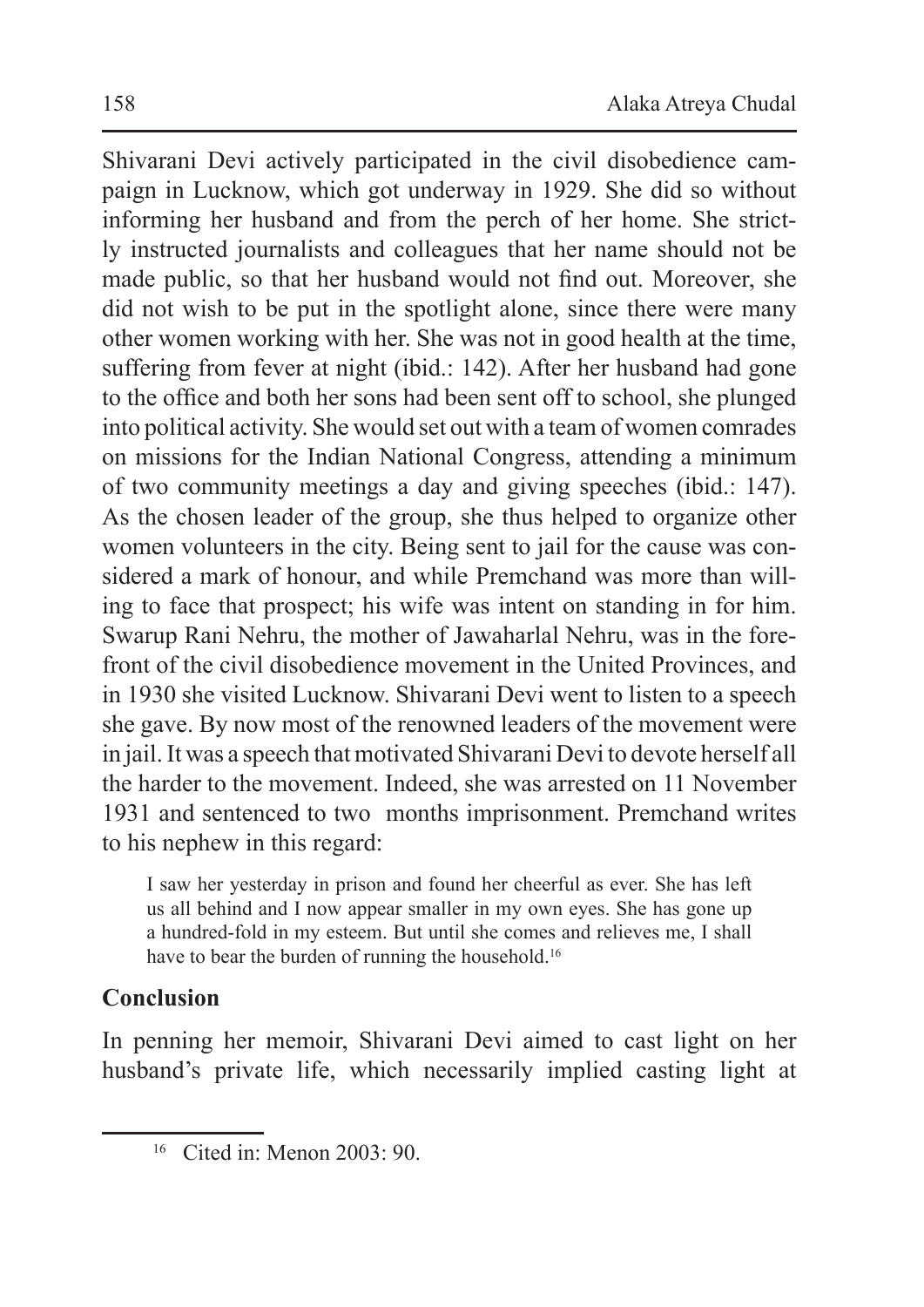the same time on her own. The question arises whether she shared the conviction expressed by her husband to Nanda Dulare Bajpeyi that an ordinary person's life can be enlightening and worth writing about. Whether or not she saw herself as among the *aire-gaire*  ('any Tom, Dick, or Harry'), the fact was, in very virtue of being Premcand's wife, that she was no ordinary person. Still, any biography of her would have had a hard time keeping her out of the shadow of her husband. It is quite likely that Shivarani Devi's publishers specifically wanted her to write a book centred on him rather on herself, but what they in fact got was a work that is equally, if not more, centred on her. *Premcand ghar mẽ* starts off by giving Premchand the first word, but it soon shifts to Shivarani Devi's exposition of their relationship, during which Premchand has to ride pillion, so to speak. The very fact that she was writing at all in a country where there was not a tradition of writing autobiography, and especially not among women, much attention would necessarily have been paid to how she went about the task. For her to have taken up the pen in the first place required a strong will, and the picture that emerges from the text indeed corroborates that assumption. Thus, although she was not writing about her own life per se, an image of her own character precipitates out.

The very act of writing, then, was another means for Shivarani Devi to consciously heighten her self-respect by engaging in activities unusual for women at that time in India. I do not feel, however, that she was consciously trying to paint a picture of a strong and confident "self" while writing about her husband; that simply emerged automatically from the honest nature of the narrative. Had she consciously been pursuing such a goal, she would have had to give a different title to the book. Still, all her self-confidence and strong sense of purpose both in her youth and during her conjugal life have been poured into it. The title and foreword may lead one to feel that some of her self-identity had to be sacrificed in the interest of her subject, but she is truthful enough to credit Premchand for helping her build up self-confidence by accepting her "rule" within the house.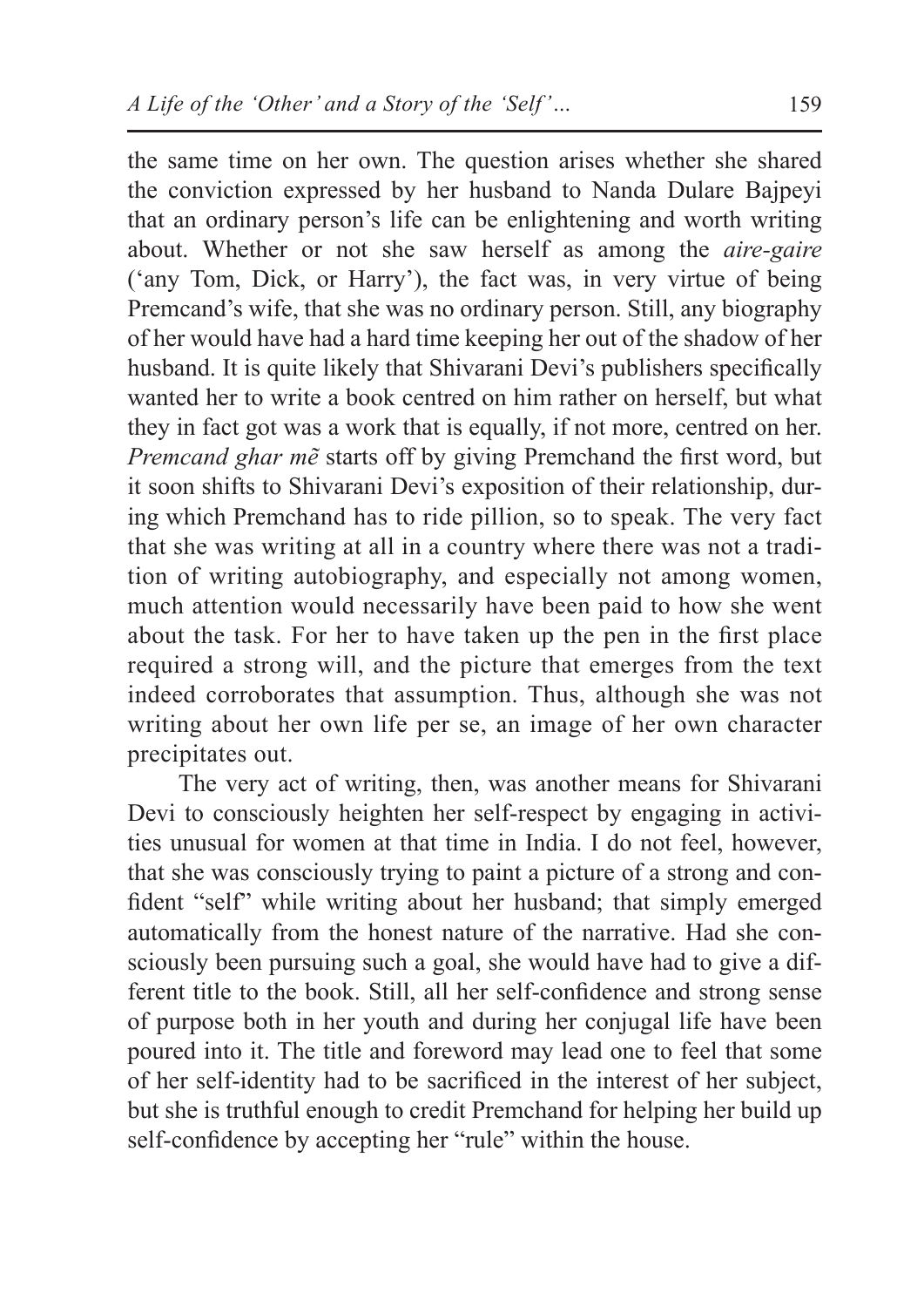It is worth re-emphasizing that Shivarani Devi does not accept that women are low. She believes that a woman can do anything a man can; that the two are equal. She has proven that for herself by crossing the domestic domain and proving herself a writer and a freedom fighter. But she was unhappy with the social status of women in her society, and so took up the fight, in consultation with her husband, to liberate women—a fight parallel to the one for the country's independence.

Shivarani Devi's "rule" at home may be compared in some sense to the Indian swaraj. Both she and her country fought to carve out a space or identity for themselves, and both had the necessary commitment to finally achieve their aims. She writes (Premcand 2012: 45), for example: "*maĩ grhasthī ke bāre mẽ koī salāh āpse nahī̃ letī*" ('I do not take any advice from you concerning household chores'). She established herself as a homemaker, helped make family decisions, and in outside matters was a good advisor to Premchand and a good social worker and freedom fighter herself. She went about on her own becoming a writer and created a space for herself in that sphere as well. The air of confidence expressed in her narrative is confirmation that writing was merely one field of activity among many in which she was able to excel. While she basked in Premchand's sun, she clearly was not satisfied to be known only as his wife. Posterity may remember her primarily for that, but it would be unjust to overlook her many other true attainments.

#### **References**

- Atwal, J. 2007*.* Revisiting Premchand: Shivrani Devi on Companionship, Reformism and Nation. *Economic and Political Weekly* (May 5): 1631–1637. https://dx.doi.org/10.2307/4419547.
- Browarczyk, M. 2013. 'The Double Curse'—a Dalit Woman Autobiography in Hindi by Kausalya Baisantri. *Cracow Indological Studies*, 15: 287–305. https://dx.doi.org/10.12797/CIS.15.2013.15.15.
- Chudal, A. A. 2015. *A Freethinking Cultural Nationalist: A Life History of Rahul Sankrityayan.* New Delhi: Oxford University Press. https:// dx.doi.org/10.1080/19472498.2018.1535558.